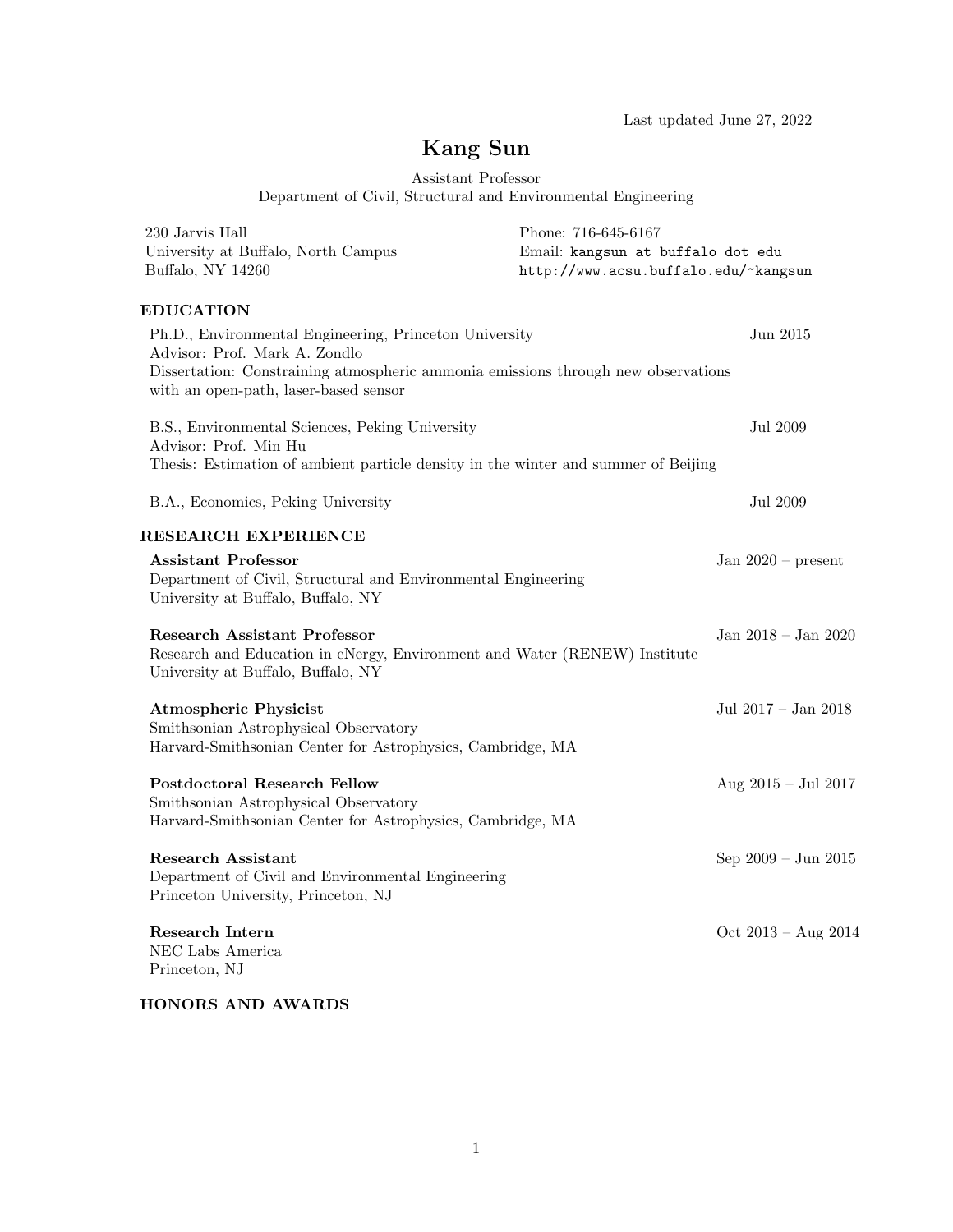| Individual Development Award, United University Professions Union                                                                            | $2019 - 2020$ |
|----------------------------------------------------------------------------------------------------------------------------------------------|---------------|
| <b>2018 Pecora Team Award, National Land Imaging Program</b><br>Received as a member of Ozone Monitoring Instrument (OMI) International Team | 2018          |
| <b>ACCESS XIV</b> , Atmospheric Chemistry Colloquium for Emerging Senior Scientists                                                          | 2017          |
| Graduate Student Fellowship in Earth Systems Science, NASA                                                                                   | $2012 - 2015$ |
| Gordon Wu Prize for excellence, Princeton University                                                                                         | 2013          |
| May 4th Scholarship, Peking University                                                                                                       | 2007          |
| Founder Scholarship, Peking University                                                                                                       | 2006          |
| <b>Samsung Scholarship</b> , Peking University                                                                                               | 2005          |

# TEACHING EXPERIENCE

| Spring 2022          | <b>Instructor</b> , Department of Civil, Structural & Environmental Engineering,<br>University at Buffalo<br>CIE $461/563$ –Air Pollution                                                 |
|----------------------|-------------------------------------------------------------------------------------------------------------------------------------------------------------------------------------------|
| Spring $2020 - 2021$ | <b>Instructor</b> , Department of Civil, Structural & Environmental Engineering,<br>University at Buffalo<br>CIE 532–Statistical methods in Environmental and Water Resources Engineering |
| Fall 2018–2021       | <b>Instructor</b> , Department of Civil, Structural & Environmental Engineering,<br>University at Buffalo<br>CIE 546–Environmental Fluid Mechanics                                        |
| Spring 2012          | <b>Assistant in Instruction</b> , Department of Civil and Environmental Engineering,<br>Princeton University<br>CEE 311–Global Air Pollution                                              |

# GRANTS AND CONTRACTS

Summary of Research Funding:

| <b>Funding Category</b> | Total       | My Share    |
|-------------------------|-------------|-------------|
| External sources        | \$5,917,498 | \$1,572,975 |
| Internal sources        | \$45,000    | \$10,000    |
| Total Funded Research   | \$5,962,498 | \$1,582,975 |

# Funded, submitted at UB

"Wildfires in natural ecosystem and urban community", PI: Kang Sun, Co-PIs: Negar Elhami Khorasani and Adam Wilson,  $07/01/21 - 6/30/23$ , Buffalo Blue Sky, \$15,000 (33% share)

"Evaluating Gaps between Perceived and Objective Risks of Fire in Wildland Urban Interface Communities", PI: Negar Elhami Khorasani, Co-PIs: Janet Yang, Kevin Smiley, Sayanti Mukherjee, and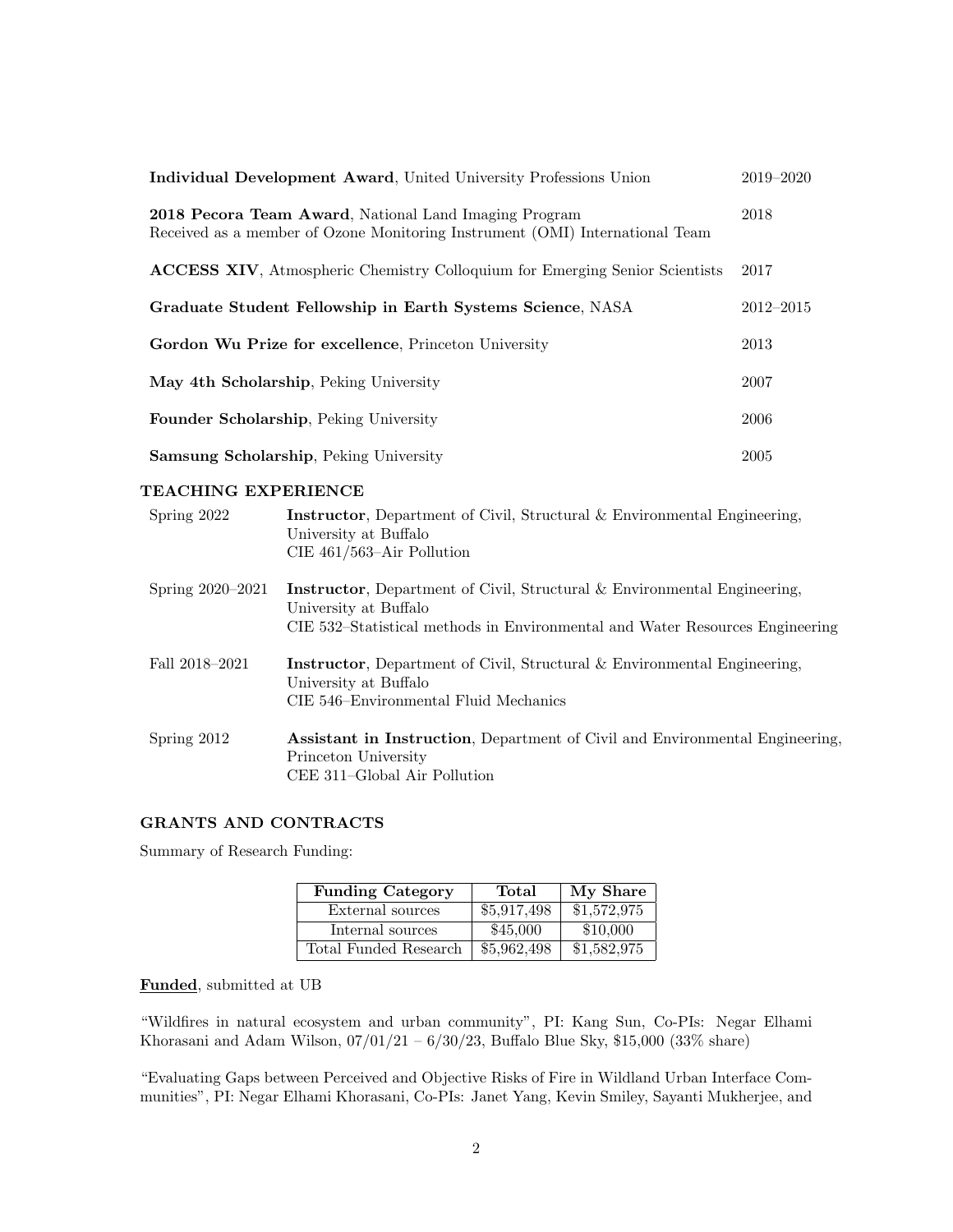Kang Sun, 10/15/2020 – 10/14/2022, SUNY Research Seed Grant Program, \$30,000 (17% share)

"The 'System of Systems' Solutions for Commercial Field-Level Quantification of Soil Organic Carbon and Nitrous Oxide Emission for Scalable Applications (SYMFONI)", PI: Kaiyu Guan, Co-PIs: Evan DeLucia, Wendy Yang, Jian Peng, DoKyoung Lee, Zhenong Jin, and Kang Sun, 01/01/2021  $-12/31/2023$ , DOE ARPA-E, \$4,500,000 (8% share)

"A Satellite Data-Driven Framework to Quantify Sources and Lifetimes of Atmospheric Pollutants and Their Responses to the COVID-19 Pandemic", PI: Kang Sun, 07/07/2020 – 07/06/2021, NASA ROSES-2020 RRNES, \$100,000 (100% share)

"MethaneSAT/MethaneAIR Science and Algorithms at UB", PI: Kang Sun, 01/01/2020 – 12/31/2022, MethaneSAT LLC, \$238,942 (100% share)

"Participation in MEaSUREs: The Long-Term and Consistent Earth System Data Records of H2CO, CHOCHO and H2O from Multi-Satellite UV/Visible Spectra", PI: Kang Sun, 09/01/2019 – 06/07/2023, Smithsonian Institution, \$381,839 (100% share)

"Observational Data-driven Surface Concentrations Derived from Satellite Columns and Aircraft Profiles", PI: Kang Sun, Co-I: Dan Li, 05/02/2019 – 05/01/2022, NASA ROSES-2018 ACMAP, \$528,471 (69% share)

"A Satellite to Measure Emissions of  $CH_4$  from Gas and Oil Production Regions - Phase A1 Study", PI: Kang Sun, 04/01/2018 – 03/31/2019, \$52,195 (100% share)

### PUBLICATIONS

50 peer-reviewed publications, 2652 citations, H-index 22 according to Google Scholar: [https:](https://scholar.google.com/citations?user=nYe7oFIAAAAJ&hl=en&oi=ao) [//scholar.google.com/citations?user=nYe7oFIAAAAJ&hl=en&oi=ao](https://scholar.google.com/citations?user=nYe7oFIAAAAJ&hl=en&oi=ao)

Corresponding author indicated by \*

Graduate students or postdoc advised at UB are labelled with underline

Peer-reviewed Publications at UB

- 50. [AMT'22] K. Sun<sup>\*</sup>, <u>M. Yousefi</u>, C. Chan Miller, K. Chance, G. González Abad, G., I. E. Gordon, X. Liu, E. O'Sullivan, C. E. Sioris, and S. C. Wofsy, An optimal estimation-based retrieval of upper atmospheric oxygen airglow and temperature from SCIAMACHY limb observations, Atmospheric Measurement Techniques, 15, 3721–3745, doi:10.5194/amt-15- 3721-2022, 2022.
- 49. [JRS'22] C. Li, X. Xu, X. Liu, J. Wang, K. Sun, J. van Geffen, Q. Zhu, J. Ma, J. Jin, K. Qin, Q. He, P. Xie, B. Ren, and R. C Cohen, Direct Retrieval of NO<sup>2</sup> Vertical Columns from UV-Vis (390–495nm) Spectral Radiances Using a Neural Network, Journal of Remote Sensing, doi:10.34133/2022/9817134, 2022.
- 48. [GCB'22] D. Pan, I. Gelfand, L. Tao, M. Abraha, K. Sun, X. Guo, J. Chen, G. P. Robertson, and M. A. Zondlo, A New Open-Path Eddy Covariance Method for Nitrous Oxide and Other Trace Gases that Minimizes Temperature Corrections, Global Change Biology, 28, 1446– 1457, doi:10.1111/gcb.15986, 2022.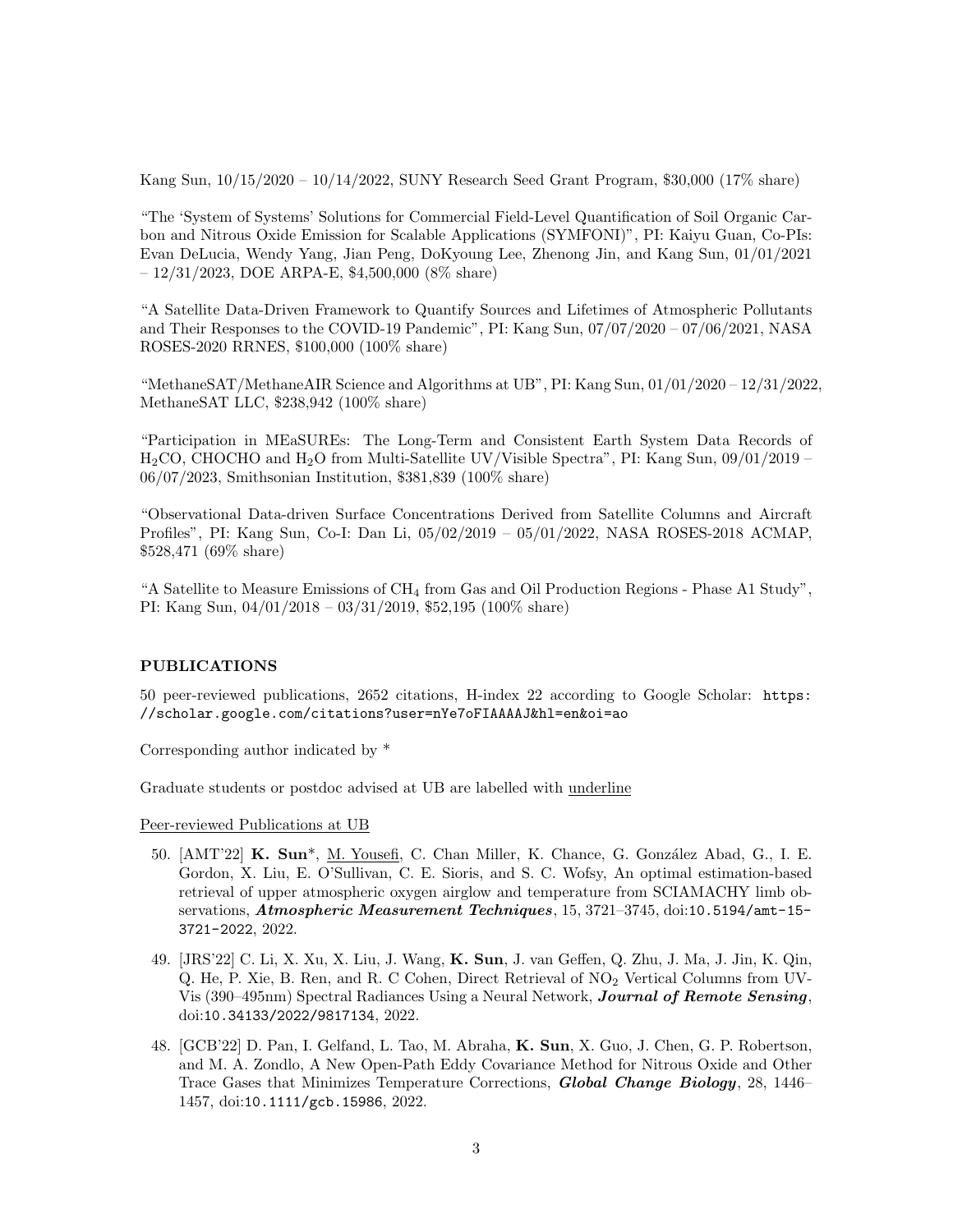- 47. [AMT'22] A. H. Souri, K. Chance, K. Sun, X. Liu, and M. S. Johnson, Dealing with spatial heterogeneity in pointwise-to-gridded-data comparisons, Atmospheric Measurement Techniques, 15, 41–59, doi:10.5194/amt-15-41-2022, 2022.
- 46. [EP'22] C. Huang, K. Sun, J. Hu, T. Xue, H. Xu, and M. Wang, Estimating 2013–2019 NO<sup>2</sup> exposure with high spatiotemporal resolution in China using an ensemble model, **Environ**mental Pollution, 292, 118285, doi:10.1016/j.envpol.2021.118285, 2022.
- 45. [SciRep'21] Z. U. Ahmed, K. Sun, M. Shelly, and L. Mu, Explainable artificial intelligence (XAI) for exploring spatial variability of lung and bronchus cancer (LBC) mortality rates in the contiguous USA, *Scientific Reports*,  $11(1)$ ,  $24090$ , doi:10.1038/s41598-021-03198-8, 2021.
- 44. [ESTL'21] H. Cao, D. K. Henze, K. Cady-Pereira, B. C. McDonald, C. Harkins, K. Sun, K. W. Bowman, T.-M. Fu, and M. O. Nawaz, COVID-19 Lockdowns Afford the First Satellite-Based Confirmation That Vehicles Are an Under-recognized Source of Urban NH<sup>3</sup> Pollution in Los Angeles, *Environmental Science & Technology Letters*, doi:10.1021/acs.estlett. 1c00730, 2021.
- 43. [STOTEN'21] U. DekaBaruah, S. M. Robeson, A. Saikia, N. Mili, K. Sun, P. Chand, Spatiotemporal characterization of tropospheric ozone and its precursor pollutants  $\mathrm{NO}_2$  and HCHO over South Asia, Science of The Total Environment, 151135, doi:10.1016/j.scitotenv. 2021.151135, 2021.
- 42. [SERRA'21] N. Masoudvaziri, P. Ganguly, S. Mukherjee, S., and K. Sun, Impact of geophysical and anthropogenic factors on wildfire size: a spatiotemporal data-driven risk assessment approach using statistical learning, Stochastic Environmental Research and Risk Assessment, doi:10.1007/s00477-021-02087-w, 2021.
- 41. [ACP'21] K. Sun\*, L. Li, S. Jagini, and D. Li, A Satellite Data-Driven Framework to Rapidly Quantify Air Basin-Scale  $NO<sub>x</sub>$  Emission and Its Application to the Po Valley during the COVID-19 Pandemic, Atmospheric Chemistry and Physics, 21, 13311–13332, doi:10. 5194/acp-21-13311-2021, 2021.
- 40. [GRL'21b] M. A. G. Demetillo, C. Harkins, B. C. McDonald, P. S. Chodrow, K. Sun, and S. E. Pusede, Space-Based Observational Constraints on NO<sup>2</sup> Air Pollution Inequality From Diesel Traffic in Major US Cities, Geophysical Research Letters,  $48(17)$ , e2021GL094333, doi:10.1029/2021GL094333, 2021.
- 39. [EMS'21] N. Masoudvaziri, F. Szasdi Bardales, O. K. Keskin, A. Sarreshtehdari, K. Sun, and N. Elhami-Khorasani, Streamlined wildland-urban interface fire tracing (SWUIFT): Modeling wildfire spread in communities, **Environmental Modelling & Software**, 143, 105097, doi:10.1016/j.envsoft.2021.105097, 2021.
- 38. [EST'21] D. Pan, K. B. Benedict, L. M. Golston, R. Wang, J. L. Collett, L. Tao, K. Sun, X. Guo, J. Ham, A. J. Prenni, B. A. Schichtel, T. Mikoviny, M. Mller, A. Wisthaler, and M. A. Zondlo, Ammonia Dry Deposition in an Alpine Ecosystem Traced to Agricultural Emission Hotpots, Environmental Science & Technology, doi:10.1021/acs.est.0c05749, 2021.
- 37. [GRL'21a] O. Coddington, E. Richard, D. Harber, P. Pilewskie, T.N. Woods, K. Chance, X. Liu, and K. Sun, The TSIS-1 Hybrid Solar Reference Spectrum. Geophysical Research Letters, 48, e2020GL091709, doi:10.1029/2020GL091709, 2021.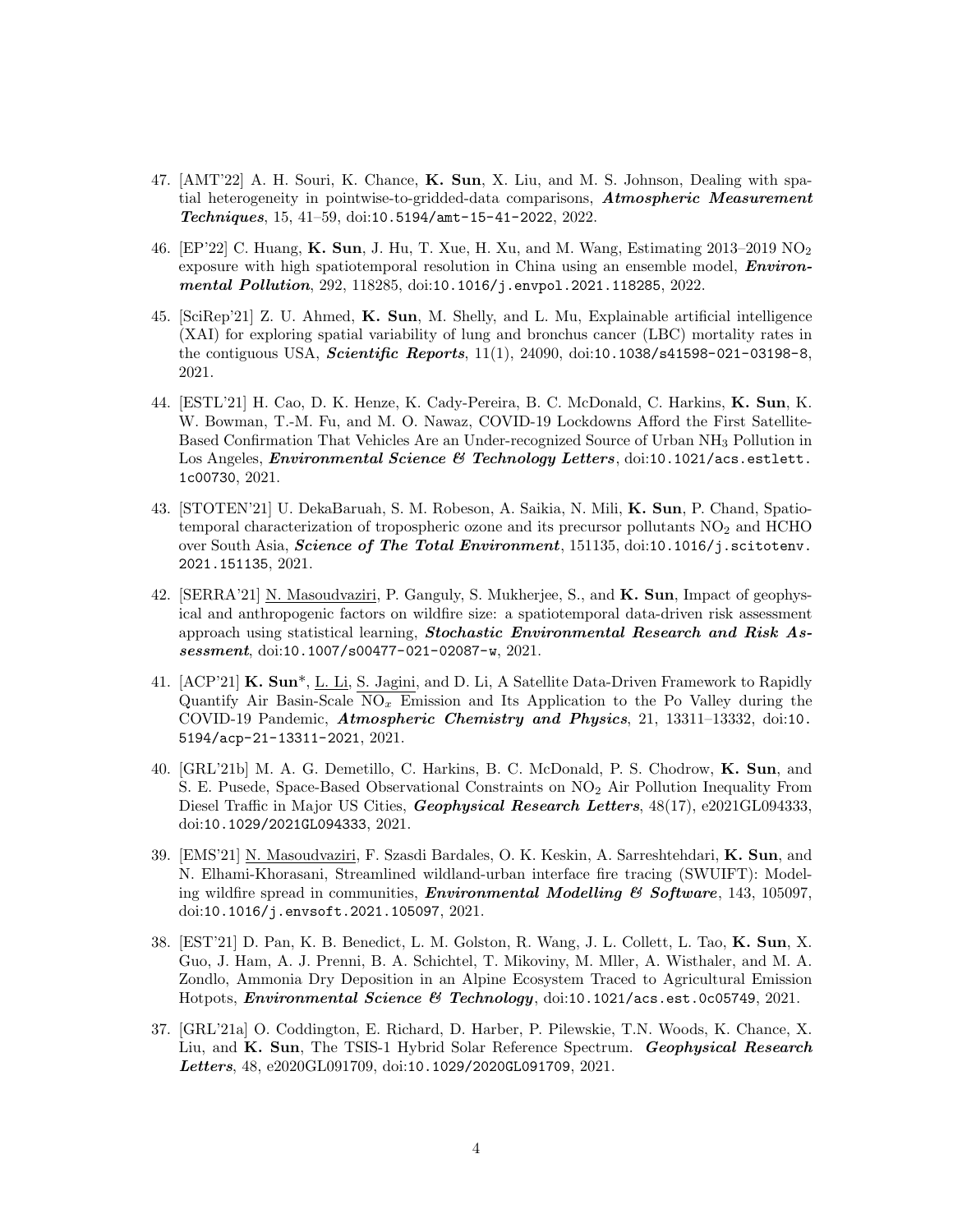- 36. [AMT'21] C. Staebell, K. Sun\*, J. Samra, J. Franklin, C. Chan Miller, L. Xiong, E. Conway, K. Chance, and S. Wofsy, Spectral calibration of the MethaneAIR instrument, **Atmospheric** Measurement Techniques, 14, 3737–3753, doi:10.5194/amt-14-3737-2021, 2021.
- 35. [JGR'21] X. Guo, L. Clarisse, R. Wang, M. Van Damme, S. Whitburn, P. Coheur, C. Clerbaux, B. Franco, D. Pan, L. M. Golston, L. Wendt, K. Sun, L. Tao, D. Miller, T. Mikoviny, M. Mller, A. Wisthaler, A. G. Tevlin, J. G. Murphy, J. B. Nowak, J. R. Roscioli, R. Volkamer, N. Kille, J. A. Neuman, S. J. Eilerman, J. H. Crawford, T. I. Yacovitch, J. D. Barrick, A. J. Scarino, and M A. Zondlo, Validation of IASI satellite ammonia observations at the pixel scale using insitu vertical profiles. Journal of Geophysical Research-Atmospheres, 126, e2020JD033475, doi:10.1029/2020JD033475, 2021.
- 34. [GRL'20] R. Wang, X Guo, D Pan, J. T. Kelly, J. O. Bash, K. Sun, F. Paulot, L. Clarisse, M. Van Damme, S. Whitburn, P. Coheur, C. Clerbaux, and M. A. Zondlo, Monthly patterns of ammonia over the contiguous United States at 2 km resolution. Geophysical Research Letters, 47, e2020GL090579, doi:10.1029/2020GL090579, 2020.
- 33. [JGR'20] Y. Zhang, K. Sun\*, Z. Gao, Z. Pan, M. Shook, and D. Li, Diurnal climatology of planetary boundary layer height over the contiguous United States derived from AM-DAR and reanalysis data, **Journal of Geophysical Research-Atmospheres**, doi:10.1029/ 2020JD032803, 2020.
- 32. [NatCommun'20] D. Pan, L. Tao, K. Sun, L. M. Golston, D. J. Miller, T. Zhu, Y. Qing, Y. Zhang, D. L. Mauzerall, and M. A. Zondlo , Methane emissions from natural gas vehicles in China, Nature Communications, 11, 4588, doi:10.1038/s41467-020-18141-0, 2020.
- 31. [EST'20b] M. A. G Demetillo, A. Navarro, K. K. Knowles, K. P. Fields, J. A. Geddes, C. R. Nowlan, S. J. Janz, L. M. Judd, J. Al-Saadi, K. Sun, B. C. McDonald, G. S. Diskin, and S. E. Pusede, Observing Nitrogen Dioxide Air Pollution Inequality Using High-Spatial-Resolution Remote Sensing Measurements in Houston, Texas, *Environmental Science & Technology*, doi:10.1021/acs.est.0c01864, 2020.
- 30. [STOTEN'20] G. Huang and K. Sun, Non-negligible impacts of clean air regulations on the reduction of tropospheric  $NO<sub>2</sub>$  over East China during the COVID-19 pandemic observed by OMI and TROPOMI, Science of The Total Environment, 745, 141023, doi:10.1016/j. scitotenv.2020.141023, 2020.
- 29. [EST'20a] L. Golston, D. Pan, K. Sun, M. Zondlo, S. Eilerman, J. Peischl, J. A. Neuman, and C. Floerchinger, Variability of ammonia and methane emissions from animal feeding operations in northeastern Colorado, *Environmental Science* & Technology, doi:10.1021/acs.est. 0c00301, 2020.
- 28. [AMT'19] J. Bak, X. Liu, K. Sun, K. Chance, and J.-H Kim, Linearization of the effect of slit function changes for improving OMI ozone profile retrievals, **Atmospheric Measurement** Techniques, 12, 3777–3788, doi:10.5194/amt-12-3777-2019, 2019
- 27. [Icarus'19] T. Karman, I. E. Gordon, A. van der Avoird, Y. I. Baranov, C. Boulet, B. J. Drouin, G. C. Groenenboom, M. Gustafsson, J. Hartmann, R. L. Kurucz, L. S. Rothman, K. Sun, K. Sung, R. Thalman, H. Tran, E. H. Wishnow, R. Wordsworth, A. A. Vigasin, R. Volkamer, and W. J. van der Zande, Update of the HITRAN collision-induced absorption section, *Icarus*, 328, 160–175, doi:10.1016/j.icarus.2019.02.034, 2019
- 26. [AMT'18] K. Sun\*, L. Zhu, K. Cady-Pereira, C. Chan Miller, K. Chance, L. Clarisse, P.-F. Coheur, G. Gonz´alez Abad, G. Huang, X. Liu, M. Van Damme, K. Yang, and M. Zondlo, A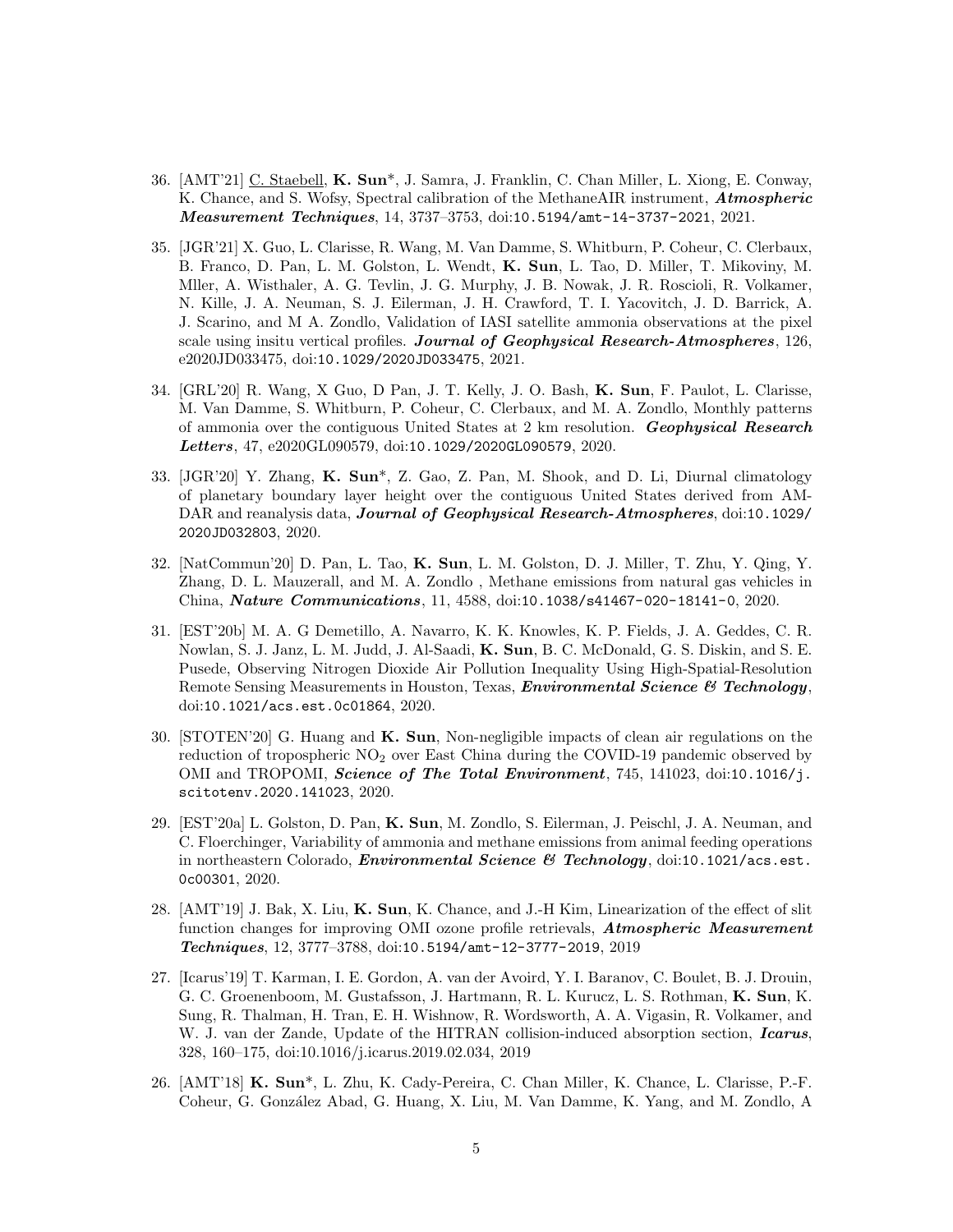physics-based approach to oversample multi-satellite, multispecies observations to a common grid, Atmospheric Measurement Techniques, 11, 6679–6701, doi:10.5194/amt-11-6679- 2018, 2018.

- 25. [GRL'18] K. Sun\*, I. Gordon, C. Sioris, X. Liu, K. Chance, and S. Wofsy, Reevaluating the use of O<sub>2</sub>  $a^1\Delta_g$  band in spaceborne remote sensing of greenhouse gases, **Geophysical Research** Letters, 45, 5779–5787, doi:10.1029/2018GL077823, 2018.
- 24. [JGR'18] J. Kelly, C. Parworth, Q. Zhang, D. Miller, K. Sun, M. Zondlo, K. Baker, A. Wisthaler, J. Nowak, S. Pusede, R. Cohen. A. Weinheimer, A. Beyersdorf, G. Tonnesen, J. Bash, L. Valin, J. Crawford, A. Fried, and J. Walega, Modeling  $NH<sub>4</sub>NO<sub>3</sub>$  over the San Joaquin Valley during the 2013 DISCOVER-AQ campaign, Journal of Geophysical Research-Atmospheres, 123, 4727–4745. doi:10.1029/2018JD028290, 2018.

Peer-reviewed Publications before joining UB

- 23. [AMT'17a] K. Sun<sup>\*</sup>, X. Liu, G. Huang, G. González Abad, Z. Cai, K. Chance, and K. Yang, Deriving the slit functions from OMI solar observations and its implications for ozoneprofile retrieval, Atmospheric Measurement Techniques, 10, 3677–3695, doi:10.5194/amt-10-3677-2017, 2017.
- 22. [AMT'17b] J. Bak, X. Liu, J. Kim, D. Haffner, K. Chance, K. Yang, and K Sun, Characterization and Correction of OMPS Nadir Mapper Measurements for Ozone Profile Retrievals, Atmospheric Measurement Techniques, 10, 4373–4388, doi:10.5194/amt-10-4373-2017, 2017.
- 21. [AMT'17c] K. Sun\*, X. Liu, C. Nowlan, Z. Cai, K. Chance, C. Frankenberg, R. Lee, R. Pollock, R. Rosenberg, and D. Crisp, Characterization of the OCO-2 instrument line shape functions using on-orbit solar measurements, **Atmospheric Measurement Techniques**, 10, 939–953, doi:10.5194/amt-10-939-2017, 2017.
- 20. [EST'17] K. Sun, L. Tao, D. Miller, D. Pan, L. Golston, M. Zondlo, R. Griffin, H. Wallace, Y. Leong, M. Yang, Y. Zhang, D. Mauzerall, and T. Zhu, Vehicle emissions as an important urban ammonia source in the United States and China, **Environmental Science & Technology**, 51, 2472–2481, doi:10.1021/acs.est.6b02805, 2017.
- 19. [AMT'17d] D. Crisp, R. Pollock, R. Rosenberg, L. Chapsky, R. Lee, F. Oyafuso, C. Frankenberg, C. O'Dell, C. Bruegge, G. Doran, A. Eldering, B. Fisher, D. Fu, M. Gunson, L. Mandrake, G. Osterman, K. Sun, T. Taylor, P. Wennberg, and D. Wunch, The on-orbit performance of the Orbiting Carbon Observatory-2 (OCO-2) instrument and its radiometrically calibrated products, **Atmospheric Measurement Techniques**,  $10, 59-81, \text{doi:10.5194/amt-}$ 10-59-2017, 2017.
- 18. [ACP'16] D. Jacob, A. Turner, J. Maasakkers, J. Sheng, K. Sun, X. Liu, K. Chance, I. Aben, J. McKeever, and C. Frankenberg, Satellite observations of atmospheric methane and their value for quantifying methane emissions, **Atmospheric Chemistry and Physics**, 16, 14371–14396, doi:10.5194/acp-16-14371-2016, 2016.
- 17. [JAOT'16] A. Michel, D. Miller, K. Sun, L. Tao, L. Stanton, and M. Zondlo, Long-Path Quantum Cascade Laser-Based Sensor for Methane Measurements, Journal of Atmospheric and Oceanic Technology, 33, 2373–2384, doi:10.1175/JTECH-D-16-0024.1, 2016.
- 16. [AFM'15] K. Sun, L. Tao, D. Miller, M. Zondlo, K. Shonkwiler, N, Christina, and J. Ham, Open-path eddy covariance measurements of ammonia fluxes from a beef cattle feedlot, Agricultural and Forest Meteorology, 213, 193–202, doi:10.1016/j.agrformet.2015.06.007, 2015.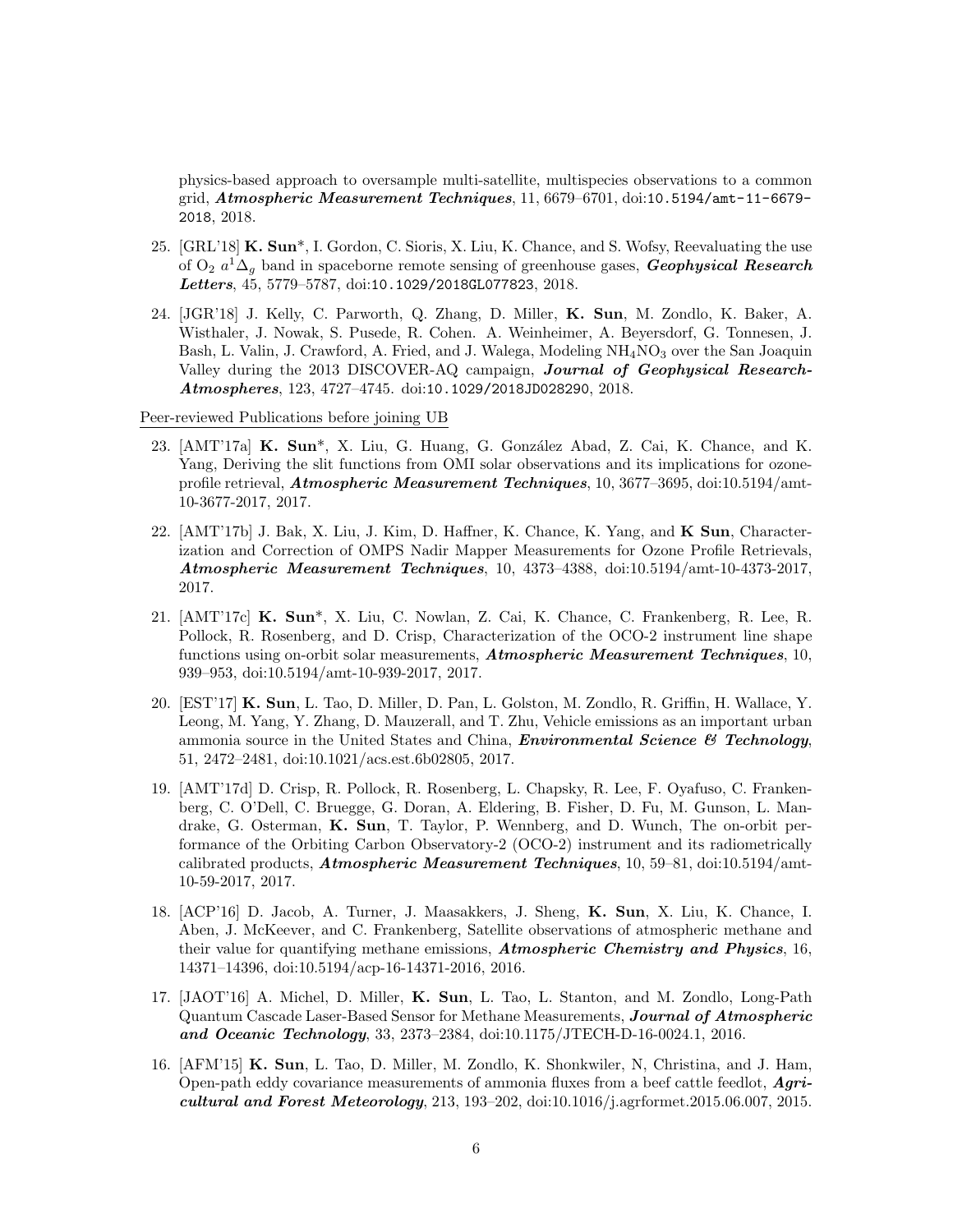- 15. [BLM'15] K. Sun, D, Li, L. Tao, Z. Zhao, and M. Zondlo, Quantifying the influence of random errors in turbulence measurements on scalar similarity in the atmospheric surface layer, Boundary-Layer Meteorology, 157, 61–80, doi:10.1007/s10546-015-0047-3, 2015.
- 14. [JGR'15a] K. Sun, K. Cady-Pereira, D. Miller, L. Tao, M. Zondlo, J. Nowak, J. A. Neuman, T. Mikoviny, M. Müller, A. Wisthaler, A. J. Scarino, and C. Hostetler, Validation of TES ammonia observations at the single pixel scale in the San Joaquin Valley during DISCOVER-AQ, Journal of Geophysical Research-Atmospheres, 120, 5140–5154, doi:10.1002/2014JD022846, 2015.
- 13. [RS'15] R. Meng, F. Zhao, K. Sun, R. Zhang, C. Huang, and J. Yang, Analysis of the 2014 "APEC Blue" in Beijing and the surrounding area from multi-source observations, **Remote** Sensing, 7, 15224-15243, doi:10.3390/rs71115224, 2015.
- 12. [JGR'15b] D. Miller, K. Sun, L. Tao, M. Zondlo, J. Nowak, Z. Liu, G. Diskin, G. Sachse, A. Beyersdorf, R. Ferrare, and A. Scarino, Ammonia and methane dairy emissions in the San Joaquin Valley of California from individual feedlot to regional-scale plumes, **Journal of** Geophysical Research-Atmospheres, 120, 9718–9738, doi:10.1002/2015JD023241, 2015.
- 11. [APB'15] L. Tao, K. Sun, D. J. Miller, D. Pan, L. M. Golston and M. A. Zondlo, Low-power mobile sensing platform with multiple open-path gas sensors, **Applied Physics B:** Lasers and Optics, 119, 153-164, doi:10.1007/s00340-015-6069-1, 2015.
- 10. [EST'14] K. Sun, L. Tao, D. Miller, M. Khan, and M. Zondlo, On-road ammonia emissions characterized by mobile, open-path measurements, **Environmental Science**  $\mathcal{B}$  **Technology**, 48, 3943–3950, doi:10.1021/es4047704, 2014.
- 9. [AMT'14] D. Miller, K Sun, L. Tao, M. Khan, and M. Zondlo, Open-path, quantum cascade laser-based sensor for high resolution atmospheric ammonia measurements, Atmospheric Measurement Techniques, 7, 81–93, doi:10.5194/amt-7-81-2014, 2014.
- 8. [APB'13] K. Sun, L. Tao, D. Miller, M. Khan, and M. Zondlo, Inline multi-harmonic calibration method for open-path atmospheric ammonia measurements, **Applied Physics B:** Lasers and Optics, 110, 213-222, doi:10.1007/s00340-012-5231-2, 2013.
- 7. [EST'13] H. Shen, Y. Huang, R. Wang, D. Zhu, W. Li, G. Shen, B. Wang, Y. Zhang, Y. Chen, Y. Lu, H. Chen, T. Li, K. Sun, B. Li, W. Liu, J. Liu, and S. Tao, Global atmospheric emissions of polycyclic aromatic hydrocarbons from 1960 to 2008 and future predictions, **En***vironmental Science & Technology*,  $47, 6415-6424, \text{doi: } 10.1021/\text{es}400857z, 2013.$
- 6. [OE'12] L. Tao, K. Sun, M. A. Khan, D. J. Miller, and M. A. Zondlo, Compact and portable open-path sensor for simultaneous measurements of atmospheric  $N_2O$  and  $CO$  using a quantum cascade laser, Optics Express, 20, 28106–28118, doi:10.1364/OE.028106, 2012.
- 5. [OL'12] L. Tao, K. Sun, D. J. Miller, M. A. Khan, and M. A. Zondlo, Current and frequency modulation characteristics for continuous-wave quantum cascade lasers at 9.06  $\mu$  m, *Optics* Letters, 8, 1358–1360, doi:10.1364/OL.37.001358, 2012.
- 4. [EST'12] M. Hu, J. Peng, K. Sun, D. Yue, S. Guo, A. Wiedensohler, and Z. Wu, Estimation of size-resolved ambient particle density based on the measurement of aerosol number, mass, and chemical size distributions in the winter in Beijing, *Environmental Science*  $\mathcal{C}$  *Technology*, 46, 9941–9947, doi:10.1021/es204073t, 2012.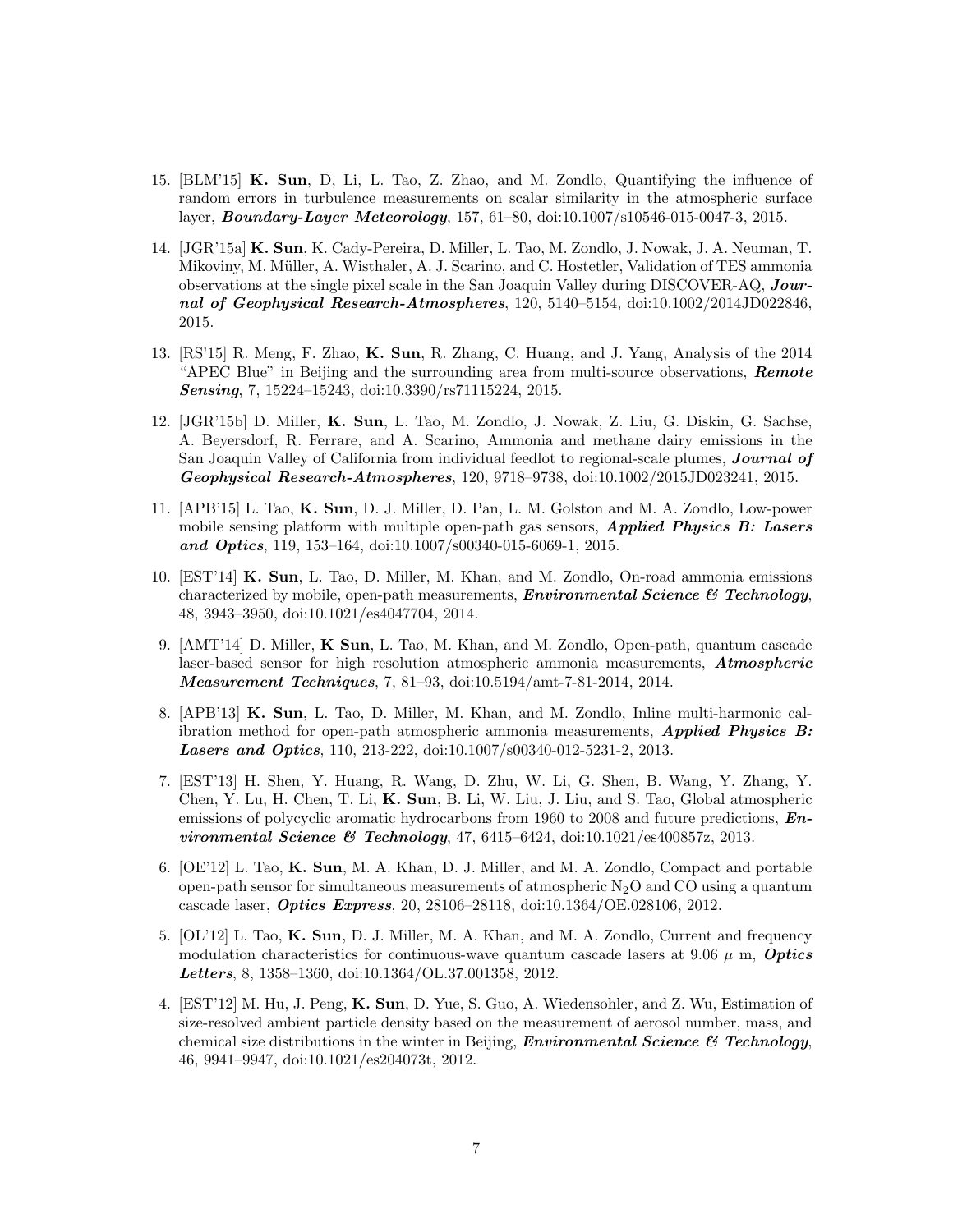- 3. [RS'12] A. Khan, D. Schaefer, L. Tao, D. J. Miller, K. Sun, M. A. Zondlo, W. A. Harrison, B. Roscoe, and D. J. Lary, Low power greenhouse gas sensors for unmanned aerial vehicles, Remote Sensing, 4, 1355–1368, doi:10.3390/rs4051355, 2012.
- 2. [JGR'11] D. J. Miller, K. Sun, M. A. Zondlo, D. Kanter, O. Dubovik, E. J. Welton, D. M. Winker, and P. Ginoux, Assessing boreal forest fire smoke aerosol impacts on U.S. Air quality: A case study using multiple data sets, Journal of Geophysical Research-Atmospheres, 116, D22209, doi:10.1029/2011JD016170, 2011.
- 1. [AE'11] H. Shen, S. Tao, R. Wang, B. Wang, G. Shen, W. Li, S. Su, Y. Huang, X. Wang, W. Liu, B. Li, and K. Sun, Global time trends in PAH emissions from motor vehicles, *Atmospheric* Environment, 45, 2067–2073, doi:10.1016/j.atmosenv.2011.01.054, 2011.

#### TECHNICAL PRESENTATIONS

#### Invited Talks

- 24. K. Sun, Observational data-driven constraints on the emissions and lifetimes of reactive nitrogen, invited talk at NADP Total Deposition Science Committee (TDep) agricultural workshop, Boulder, CO, 11/2019.
- 23. K. Sun, A Tale of Two Molecules:  $NH_3$  and  $CH_4$ , Atmospheric & Environmental Chemistry Seminars, Harvard University, Cambridge, MA, 10/2019.
- 22. K. Sun, Tackle grand environmental challenges through atmospheric observations and modeling, Research seminar at Institute of Atmospheric Physics, Chinese Academy of Sciences, Beijing, China, 03/2017.
- 21. K. Sun, Observing air quality and the climate at the molecular and global level, Southern University of Science and Technology Global Scientist Forum, Shenzhen, China, 03/2017.

Conference Oral Presentations

- 20. K. Sun, A Satellite Data-Driven Framework to Quantify Sources and Lifetimes of Atmospheric Pollutants and the Emission Response to the COVID-19 Pandemic, Oral presentation in AGU Fall Meeting, 12/2020.
- 19. K. Sun and D. Li, Observational Data-Driven Surface Concentration Derived from Satellite Columns, Oral presentation in AMS Annual Meeting, Boston, MA, 01/2020.
- 18. K. Sun, X. Lan, C. Sweeney, and Y. Zhang, Methane enhancements and hotspot emissions over the CONUS revealed by oversampling TROPOMI data, Oral presentation in AGU Fall Meeting, San Francisco, CA, 12/2019.
- 17. K. Sun, Observation-based, spatial-resolved surface concentrations and their implications for emission and deposition estimation, NADP 2019 Fall Meeting, Boulder, CO, 11/2019.
- 16. K. Sun, Deriving surface concentrations from TEMPO columns and vertical profile shapes based on DISCOVER-AQ, 2019 TEMPO Science Team Meeting, Madison, WI, 06/2019.
- 15. K. Sun, Reevaluating the use of  $O_2$   $a^1\Delta_g$  band in spaceborne remote sensing of greenhouse gases, 15th International HITRAN Biennial Conference, Cambridge, MA, 06/2018.
- 14. K. Sun, Quantifying urban nitrogen emission and deposition through optical sensing techniques, invited talk at NADP 2017 Fall Meeting, San Diego, CA, 10/2017.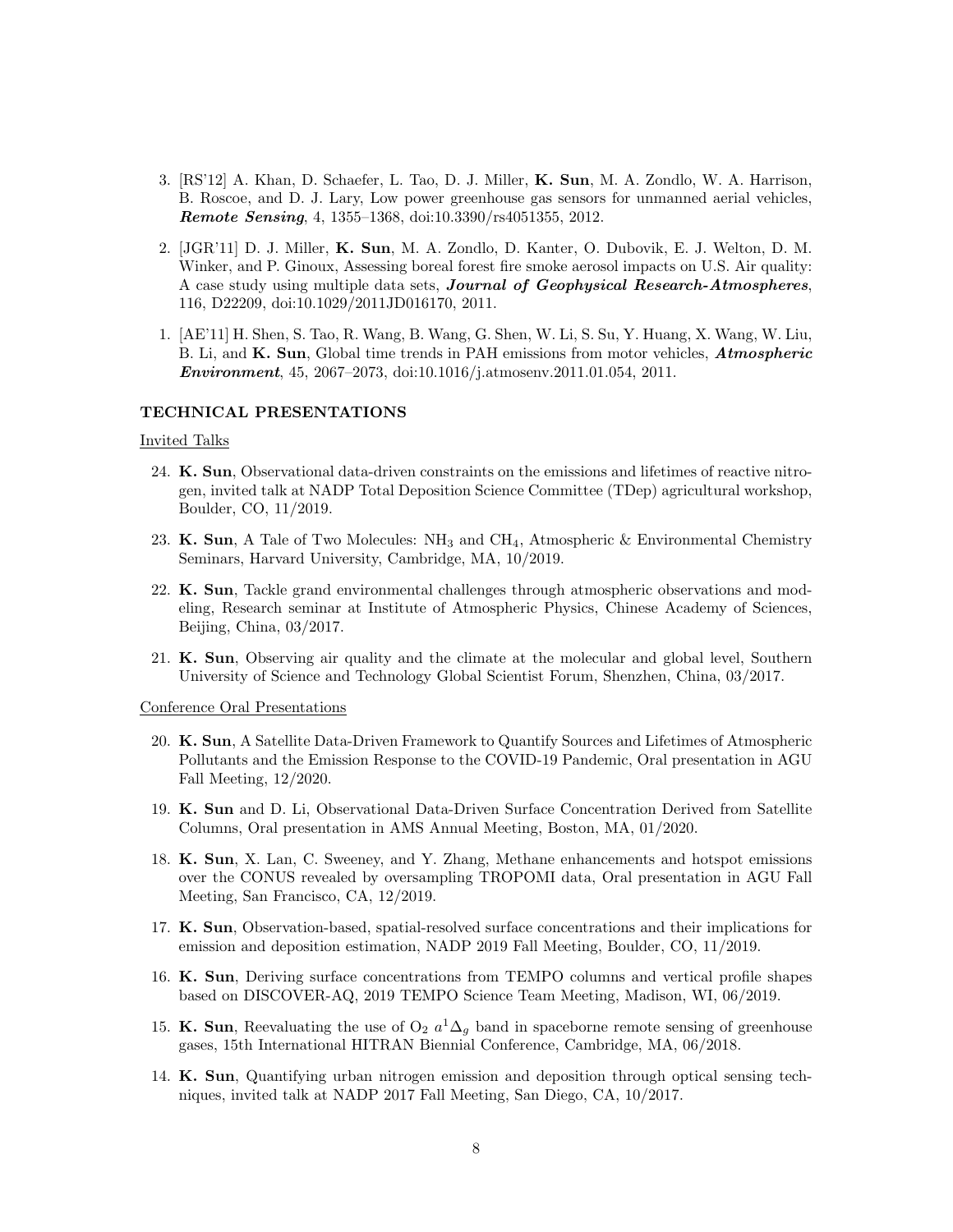- 13. K. Sun, High-resolution mapping of air pollution by oversampling satellite observations, Gordon Research Conference (GRC) in Atmospheric Chemistry, Newry, ME, 08/2017.
- 12. K. Sun, Constraining atmospheric ammonia emissions through novel observations, ACCESS XIV, 14th Atmospheric Chemistry Colloquium for Emerging Senior Scientists, Brookhaven National Laboratory, NY, 07/2017.
- 11. K. Sun, X. Liu, Z. Cai, G. Huang, G. Gonz´alez Abad, K. Yang, and K. Chance, Deriving the Instrument Transfer Function from OMI solar observations and its implications for ozone retrievals, Oral presentation in AGU Fall Meeting, San Francisco, CA, 12/2016.
- 10. K. Sun, X. Liu, G. González Abad, Z. Cai, C. Nowlan, K. Yang, and K. Chance, What solar measurements can tell about instrument transfer function—Lessons learned from OMI and OCO-2, Oral presentation in Aura Science Team Meeting, Rotterdam, Netherlands, 08/2016.
- 9. K. Sun, Observation and inverse modeling of atmospheric methane and ammonia in China, Chinese Environmental Scholars Forum 2016, Princeton, NJ, 06/2016.
- 8. K. Sun, L. Tao, D. J. Miller, M. A. Zondlo, K. Cady-Pereira, J. Nowak, A. Wisthaler, T. Jones, J. Chen, J. Budney, S. Wofsy, X. Liu, and K. Chance, Validating satellite  $NH_3$  and  $CO_2$ at the pixel scale using portable, ground-based sensors, Oral presentation in Joint ACE-Odin Science Team Meeting, Toronto, Canada, 10/2015.
- 7. K. Sun, L. Tao, D. J. Miller, D. Pan, L. Golston, Y. Tian, J. Hu, M. Huang, T. Wang, and M. A. Zondlo, Quantifying reactive nitrogen emissions using open-path, quantum cascade laser-based sensors, Oral presentation in CLEO: Applications and Technology, San Jose, CA, 05/2015.
- 6. K. Sun, L. Tao, D. J. Miller, D. Pan, L. Golston, K. Cady-Pereira, C. Clerbaux, P. Coheur, M. Van Damme, J. Nowak, A. Wisthaler, and M. A. Zondlo, Validation of satellite ammonia retrievals using ground-based mobile measurements, Oral presentation in NASA Sounder Science Team Meeting, Greenbelt, MD, 09/2014.
- 5. K. Sun, L. Tao, D. J. Miller, and M. A. Zondlo, On-road measurements from mobile, openpath sensors and intercomparisons with satellite, Oral presentation in Field Laser Applications in Industry and Research (FLAIR), Florence, Italy, 05/2014.
- 4. K. Sun, L. Tao, D. J. Miller, and M. A. Zondlo, Spatial and temporal variations of atmospheric ammonia in Houston during DISCOVER-AQ Texas, Oral presentation in DISCOVER-AQ Science Team Meeting, NASA LaRC, Hampton, VA, 02/2014.
- 3. K. Sun, L. Tao, D. J. Miller, M. A. Khan, and M. A. Zondlo, Mapping atmospheric NH<sub>3</sub> emissions using a mobile open-path sensor, Oral presentation in AGU Fall Meeting, San Francisco, CA, 12/2012.
- 2. K. Sun, L. Tao, D. J. Miller, M. A. Khan, and M. A. Zondlo, Novel in-situ calibrations for open-path ammonia sensing, Oral presentation in CLEO: Applications and Technology, San Jose, CA, 05/2012.
- 1. K. Sun, M. A. Khan, J. M. David, K. Rafferty, J. Schreiber, C. Puzio, M. Portenti, J. Silver, and A. Z. Mark, Open-path atmospheric  $N_2O$ , CO, and  $NH_3$  measurements using quantum cascade laser spectroscopy, Oral presentation in AGU Fall Meeting, San Francisco, CA, 12/2010.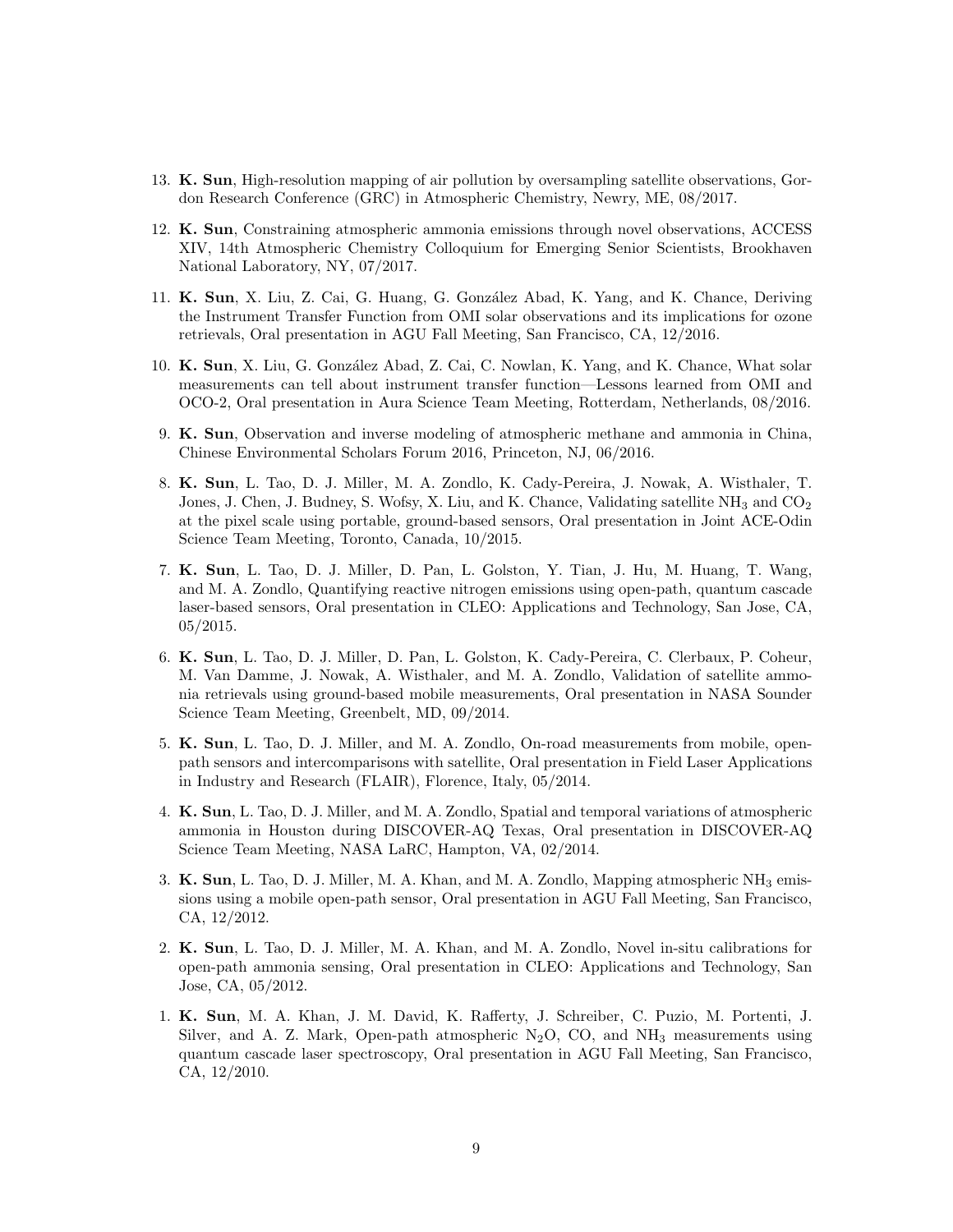## POST-DOCTORAL RESEARCH ASSOCIATES

1. Mahdi Yousefi Atashgah (Physics, Old Dominion University, Ph.D. 2020), Postdoctoral Research Associate. Responsible for investigating surface concentrations derived from satellite column observations and retrieving airglow/temperature from space-borne limb observations of the Earth. Jul 2020 – May 2022

#### GRADUATE STUDENTS

Dissertations/Theses Directed (as major professor unless otherwise indicated)

Ph.D. degrees

- 1. Nima Masoudvaziri, Ph.D., May 2018 May 2022, "Toward Quantified Risk Assessment of Wildland-Urban Interface Communities for Wildfires", working at Berkshire Hathaway Specialty Insurance.
- M.S. degrees (theses/projects)
	- 1. Lingbo Li, M.S., Jun 2020 Jan 2021, "A Satellite Data-Driven Framework to Rapidly Quantify Air Basin-Scale  $NO_x$  Emission and Its Application to the Po Valley during the COVID-19 Pandemic", now Ph.D. student at University of Houston.

Dissertations/Theses in Progress

- 1. Zolal Ayazpour, Ph.D., May 2019 present, degree expected May 2024
- 2. Chantelle Lonsdale, Ph.D., January 2021 present, degree expected May 2025

Special Achievements of Graduate Students

- 1. Zolal Ayazpour, Recipient of Robert P. Apmann Memorial Award of CSEE department, May 2020
- 2. Nima Masoudvaziri, Recipient of Graduate Research Award of CSEE department, April 2022

Dissertations/Theses Committee Member

- 1. Qiang Pu, Department of Geography, Ph.D. degree expected 2022
- 2. Xiangyu Jiang, Department of Geography, Ph.D., May 2020
- 3. Fernando Jose Szasdi Bardales, Department of Civil, Structural and Environmental Engineering, University at Buffalo, M.S. May 2019

#### PROFESSIONAL ACTIVITIES

Member, American Geophysical Union, 2010–present

Member, Optical Society of America, 2011–present

Member, American Meteorological Society, 2017–present

Proposal reviewer for NOAA Atmospheric Chemistry, Carbon Cycle & Climate program and NASA Research Opportunities in Space and Earth Science (ROSES)